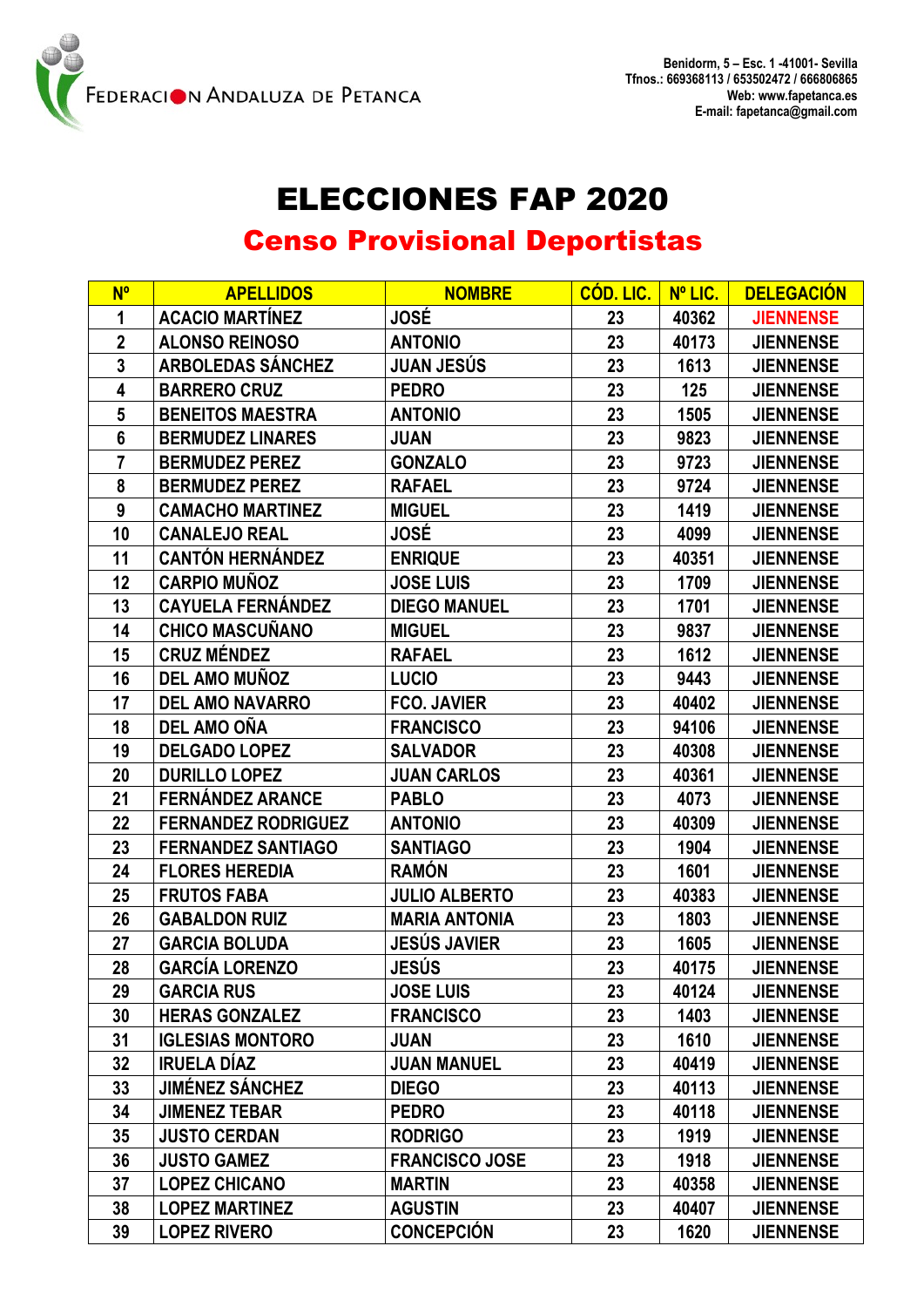| $N^{\circ}$ | <b>APELLIDOS</b>          | <b>NOMBRE</b>       | <b>CÓD. LIC.</b> | Nº LIC. | <b>DELEGACIÓN</b> |
|-------------|---------------------------|---------------------|------------------|---------|-------------------|
| 40          | <b>MARTÍNEZ ESCUDERO</b>  | <b>JOSE MARÍA</b>   | 23               | 1906    | <b>JIENNENSE</b>  |
| 41          | <b>MARTÍNEZ MARTÍNEZ</b>  | <b>MANUEL</b>       | 23               | 4038    | <b>JIENNENSE</b>  |
| 42          | <b>MARTINEZ PEREZ</b>     | <b>ANTONIO M.</b>   | 23               | 1606    | <b>JIENNENSE</b>  |
| 43          | <b>MARTINEZ REAL</b>      | <b>DANIEL</b>       | 23               | 40139   | <b>JIENNENSE</b>  |
| 44          | <b>MARTÍNEZ ROMERO</b>    | <b>CARLOS</b>       | 23               | 9449    | <b>JIENNENSE</b>  |
| 45          | <b>MARTÍNEZ SEGOVIA</b>   | <b>MANUEL</b>       | 23               | 76      | <b>JIENNENSE</b>  |
| 46          | <b>MELCHOR RUIZ</b>       | <b>JOSÉ LUIS</b>    | 23               | 9737    | <b>JIENNENSE</b>  |
| 47          | <b>MOLINA LÓPEZ</b>       | <b>JOSÉ LUIS</b>    | 23               | 4024    | <b>JIENNENSE</b>  |
| 48          | <b>MOYANO NULA</b>        | <b>JUAN ANTONIO</b> | 23               | 40138   | <b>JIENNENSE</b>  |
| 49          | <b>MUÑOZ CABRERIZO</b>    | <b>JOSE ANTONIO</b> | 23               | 1405    | <b>JIENNENSE</b>  |
| 50          | <b>MUÑOZ MUÑOZ</b>        | <b>MANUEL JESUS</b> | 23               | 40313   | <b>JIENNENSE</b>  |
| 51          | <b>MUÑOZ RODRÍGUEZ</b>    | <b>ANTONIO</b>      | 23               | 147     | <b>JIENNENSE</b>  |
| 52          | <b>ORTIZ SÁNCHEZ</b>      | <b>SEBASTIÁN</b>    | 23               | 1905    | <b>JIENNENSE</b>  |
| 53          | <b>ORTIZ SÁNCHEZ</b>      | <b>JUAN ANTONIO</b> | 23               | 1607    | <b>JIENNENSE</b>  |
| 54          | PEREZ GONZÁLEZ            | <b>LORENZO</b>      | 23               | 1501    | <b>JIENNENSE</b>  |
| 55          | <b>PEREZ SANZ</b>         | <b>DIEGO</b>        | 23               | 1917    | <b>JIENNENSE</b>  |
| 56          | <b>PEREZ TORRES</b>       | <b>FRANCISCA</b>    | 23               | 40400   | <b>JIENNENSE</b>  |
| 57          | PÉREZ VIVAR               | <b>JUAN JOSÉ</b>    | 23               | 4049    | <b>JIENNENSE</b>  |
| 58          | <b>POZAS RODRIGUEZ</b>    | <b>MANUEL</b>       | 23               | 40314   | <b>JIENNENSE</b>  |
| 59          | <b>QUINTERO CAMISÓN</b>   | <b>JOSÉ ANTONIO</b> | 23               | 1611    | <b>JIENNENSE</b>  |
| 60          | <b>RAEL BENEITE</b>       | <b>JOAQUIN</b>      | 23               | 1707    | <b>JIENNENSE</b>  |
| 61          | <b>RAMIREZ FERNANDEZ</b>  | <b>JUANA</b>        | 23               | 9466    | <b>JIENNENSE</b>  |
| 62          | <b>RAMIREZ PARREÑO</b>    | <b>PEDRO</b>        | 23               | 40401   | <b>JIENNENSE</b>  |
| 63          | <b>RECHE CUERVA</b>       | <b>PEDRO JESUS</b>  | 23               | 40374   | <b>JIENNENSE</b>  |
| 64          | <b>RODRIGUEZ LOPEZ</b>    | <b>FRANCISCA</b>    | 23               | 9931    | <b>JIENNENSE</b>  |
| 65          | <b>RODRIGUEZ MARTINEZ</b> | <b>ANTONIO</b>      | 23               | 1921    | <b>JIENNENSE</b>  |
| 66          | RODRIGUEZ UREÑA           | <b>ISMAEL</b>       | 23               | 40133   | <b>JIENNENSE</b>  |
| 67          | RUIZ LÓPEZ                | <b>CARLOS</b>       | 23               | 1604    | <b>JIENNENSE</b>  |
| 68          | <b>RUS ARBOLEDAS</b>      | <b>MARTIN</b>       | 23               | 40406   | <b>JIENNENSE</b>  |
| 69          | <b>SÁNCHEZ GUERRERO</b>   | <b>JOSE</b>         | 23               | 80      | <b>JIENNENSE</b>  |
| 70          | <b>SÁNCHEZ NÚÑEZ</b>      | JOSÉ MARÍA          | 23               | 9735    | <b>JIENNENSE</b>  |
| 71          | <b>TAPIA CAPDEVILA</b>    | <b>FRANCISCO</b>    | 23               | 192     | <b>JIENNENSE</b>  |
| 72          | <b>TORRES DE AMO</b>      | <b>ANTONIO</b>      | 23               | 1602    | <b>JIENNENSE</b>  |
| 73          | <b>TORRES PASTOR</b>      | <b>JOSÉ ANTONIO</b> | 23               | 1619    | <b>JIENNENSE</b>  |
| 74          | <b>TORRES PLAZA</b>       | <b>ANTONIO</b>      | 23               | 40301   | <b>JIENNENSE</b>  |
| 75          | <b>UCEDA GARCIA</b>       | <b>ISIDRO</b>       | 23               | 1509    | <b>JIENNENSE</b>  |
| 76          | <b>VARGAS MORENO</b>      | <b>IVAN</b>         | 23               | 40413   | <b>JIENNENSE</b>  |
| 77          | <b>VICO CASTRO</b>        | <b>LAURI</b>        | 23               | 4078    | <b>JIENNENSE</b>  |
| 78          | <b>VICO DEL MORAL</b>     | <b>JOSÉ</b>         | 23               | 45      | <b>JIENNENSE</b>  |
| 79          | <b>VICO DEL MORAL</b>     | <b>FRANCISCO</b>    | 23               | 40150   | <b>JIENNENSE</b>  |
| 80          | <b>VICO GARZON</b>        | <b>ANTONIO</b>      | 23               | 1414    | <b>JIENNENSE</b>  |
| 81          | <b>VICO GARZÓN</b>        | <b>LAZARO</b>       | 23               | 1801    | <b>JIENNENSE</b>  |
| 82          | <b>VICO LIRIA</b>         | <b>JOSE</b>         | 23               | 1401    | <b>JIENNENSE</b>  |